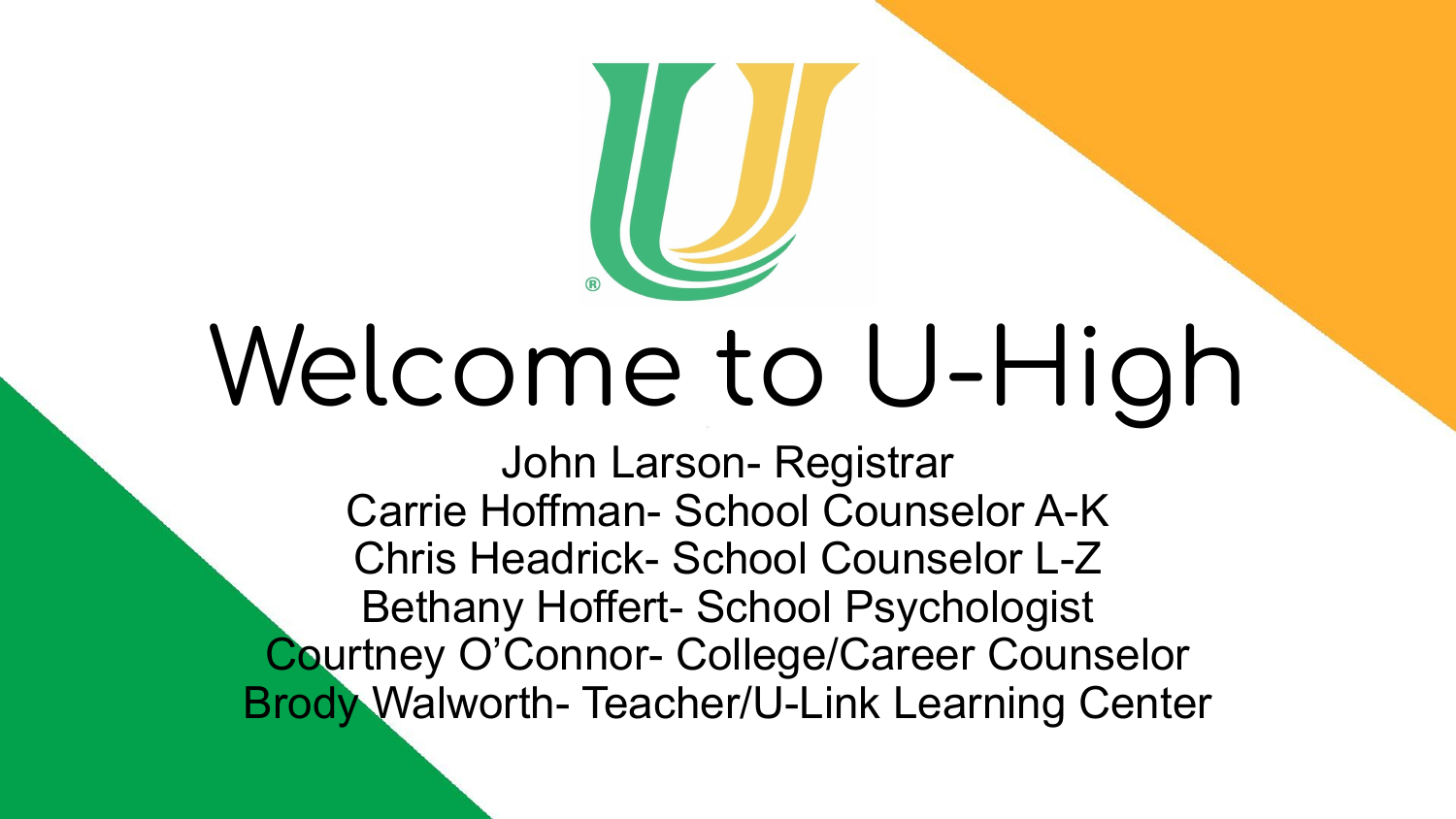# Tonight's Agenda

Becoming a Pioneer

Resources available for help

**Testing** 

Graduation Requirements

Create freshman schedule

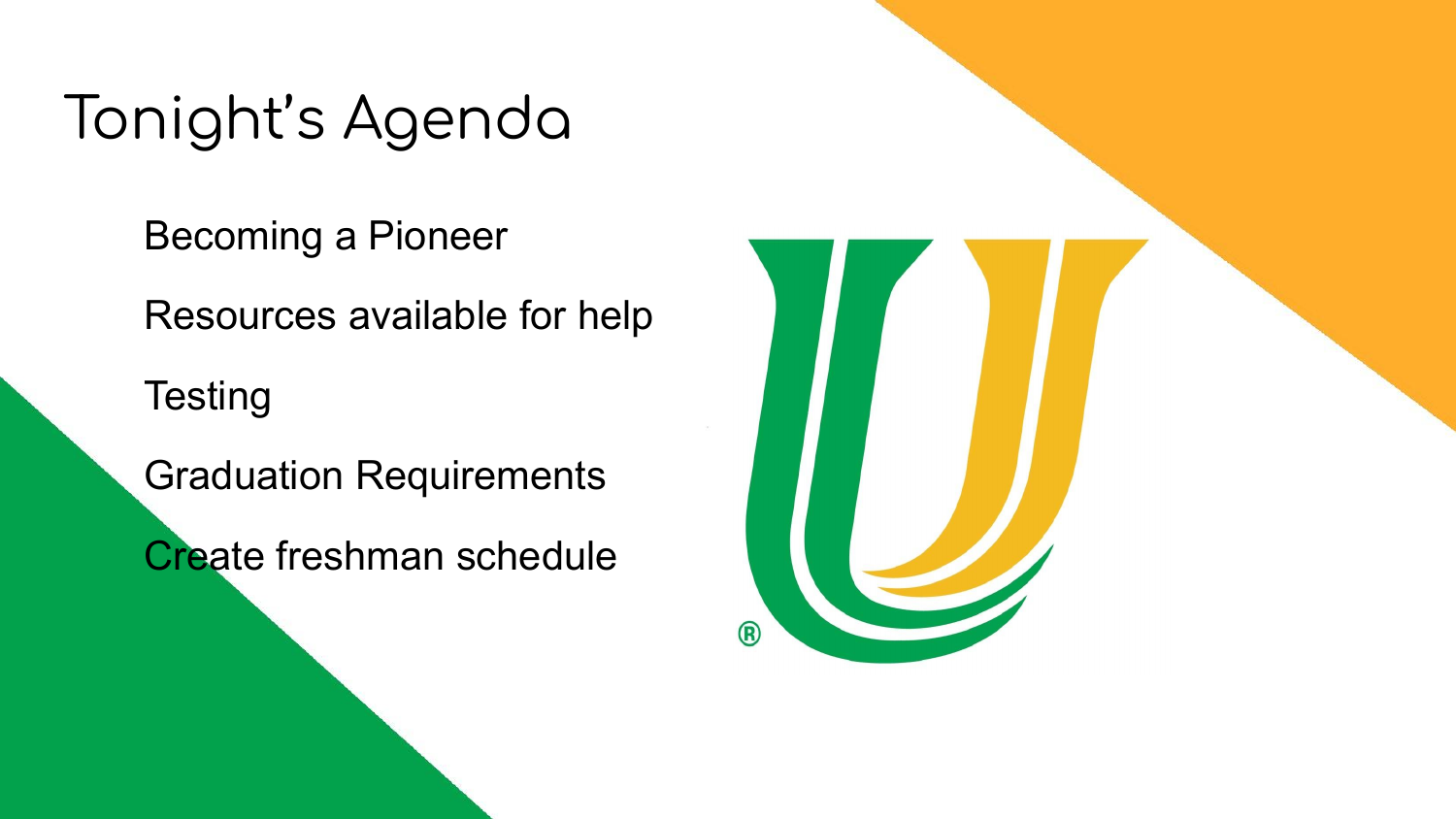#### Class of 2026- 160 New Pioneers

BJHS Calvary Christian Chiddix Corpus Christi Deer Creek/Mackinaw **Epiphany** Evans Heyworth **Homeschool Kingsley** Lincoln Junior High

**Metcalf** Mount Pulaski Olympia Parkside Prairie Central Riverton St. Mary's Bloomington St. Mary's Pontiac Trinity Lutheran Tri-Valley West Lincoln Broadwell

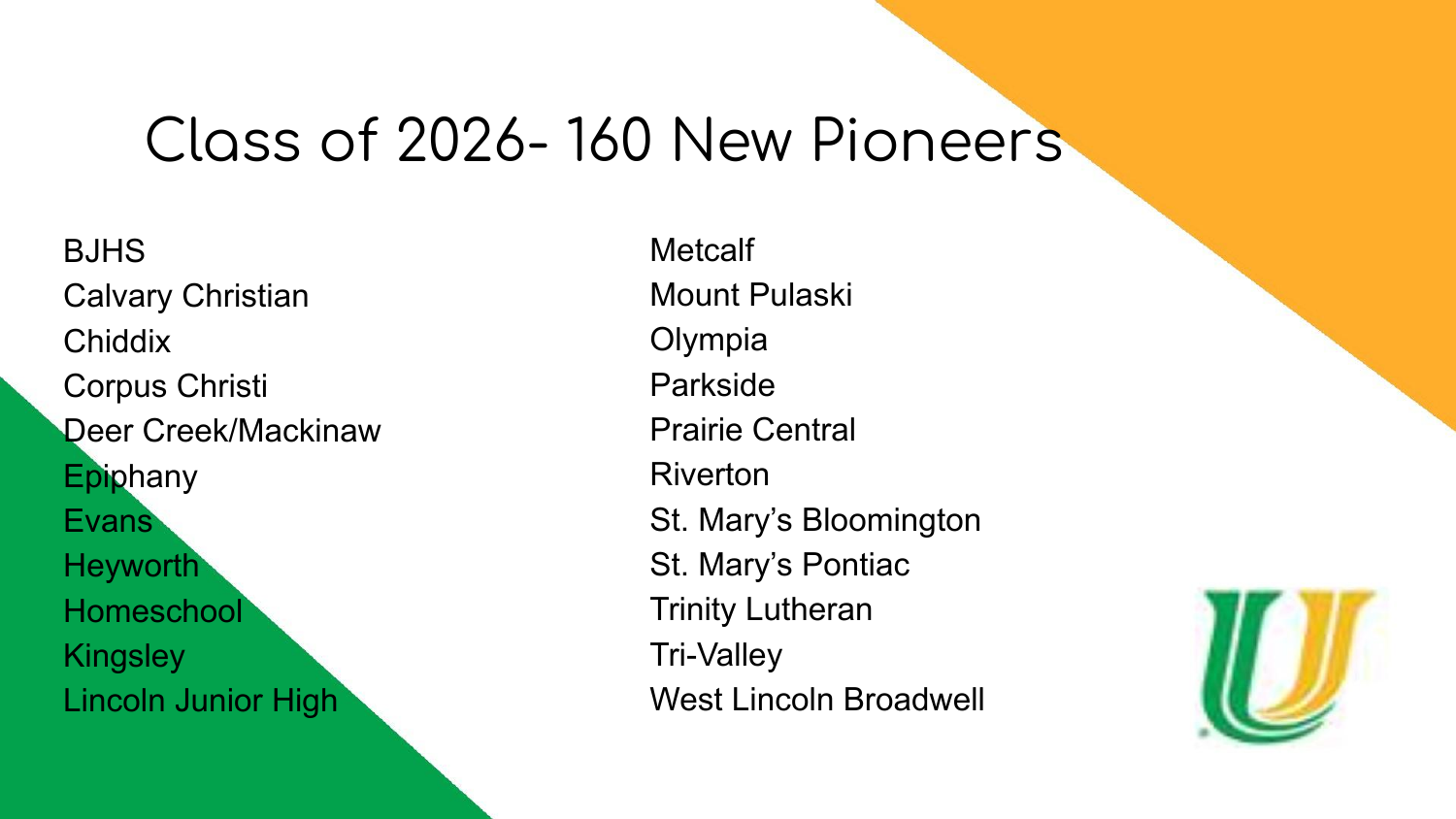## Becoming a Pioneer

Typical U-High Day

- Class schedule: must be enrolled in 6 classes
- Open campus
- 8 period day/55 minute classes (Freshmen Block classes are 45 minutes)

- No scheduled lunch as students will eat during their Freshmen **Block** 

Getting Involved

- Clubs, Athletics, Theater, Music, Art, Academics

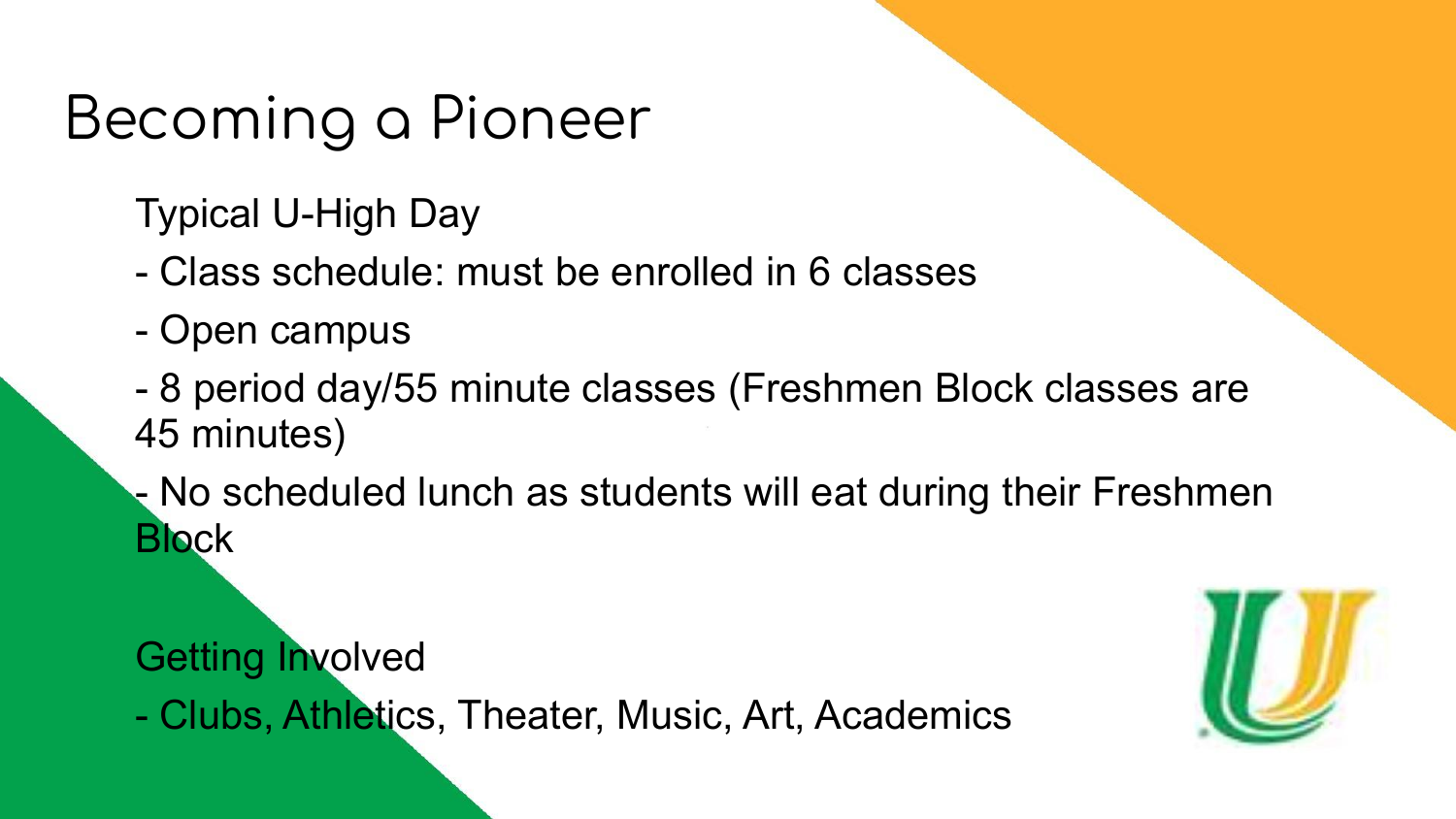# Resources available for help

Counseling Office: Courtney O' Connor, College and Career Counselor

Assist with post-secondary planning - college/career exploration, college visits, application completion, financial aid and scholarship assistance

Counseling Office: Bethany Hoffert, School Psychologist

- Short- and long-term counseling
- 504 Plan Coordinator

U-Link Learning Center: Brody Walworth, Director

- Quiet study space for academic assistance, including tutoring services and test-taking and organizational strategies
- Continual eligibility monitoring

U-Connect:

- ISU mentors provide academic assistance in reading and writing

Keeping Informed:

Daily announcements, U-High website, TeacherEase, email, phone, report cards

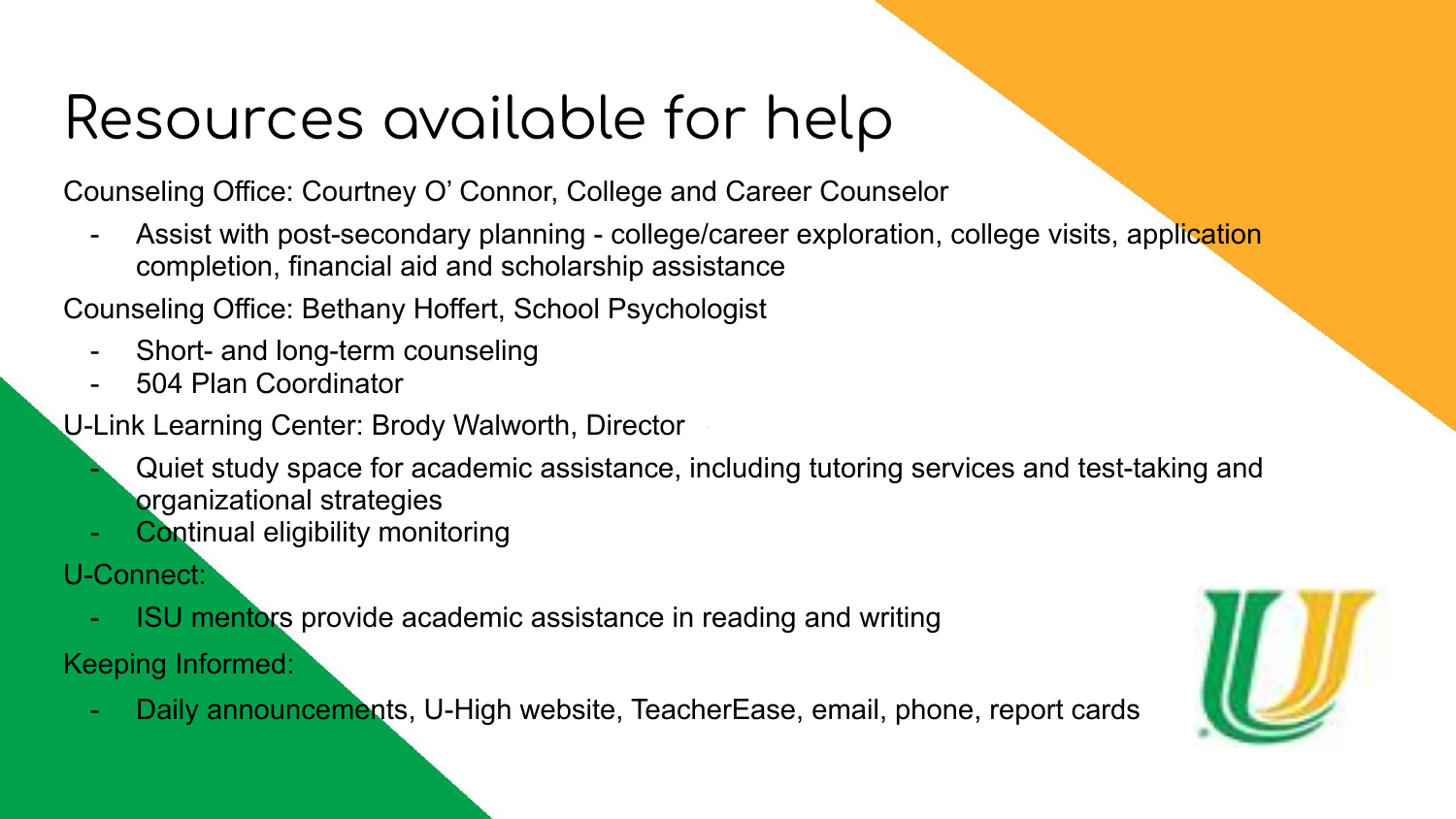# **Testing**

Placement exams tonight in the areas of:

- Reading
- Math
- World Language

Freshman year: PSAT 8/9 in the spring (all freshmen)

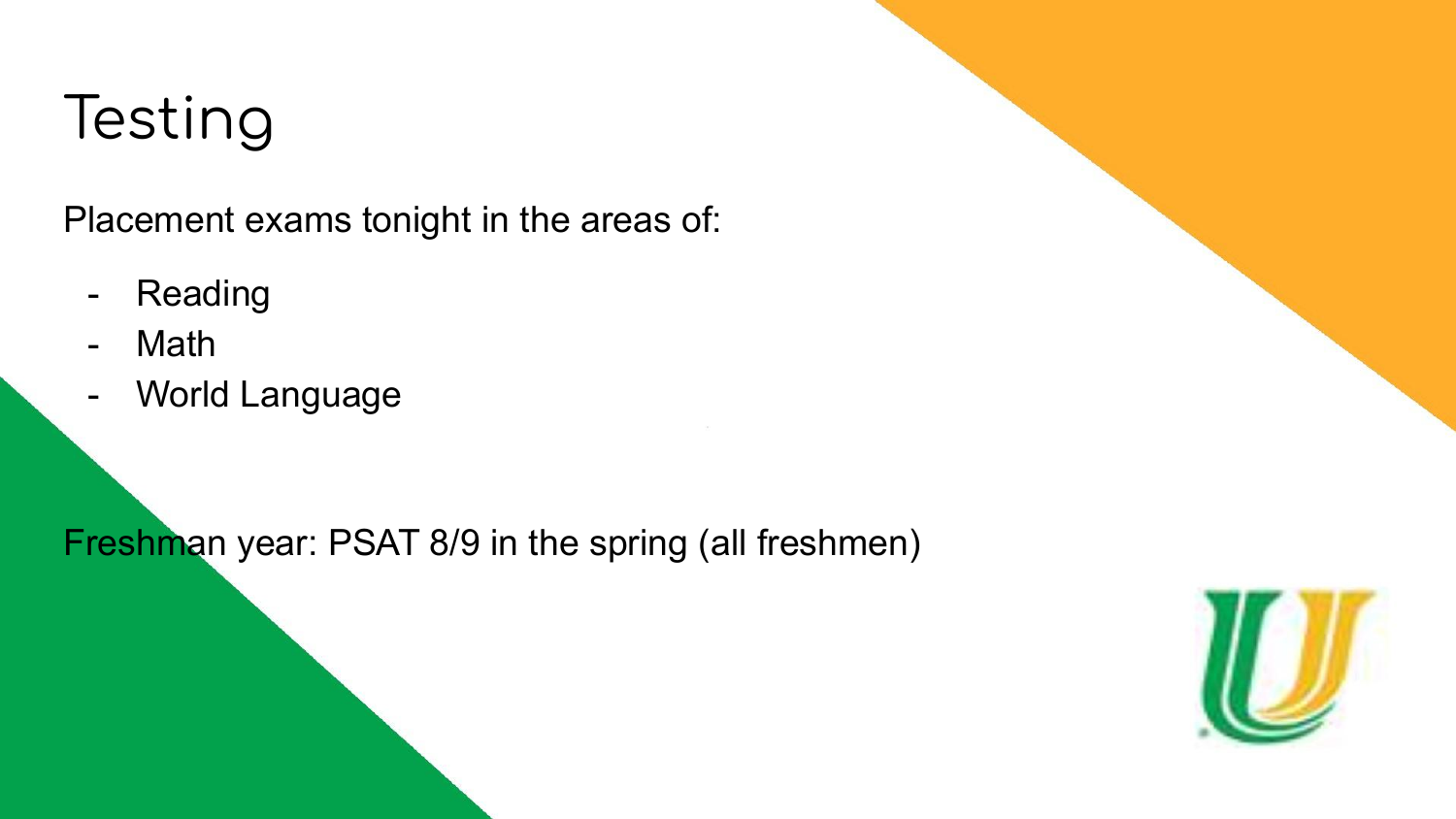### U-High Graduation Requirements

English 4 credits Mathematics 3 credits Science 2 credits Social Science 2.5 credits Fine Arts/ World Language 2 credits Additional Core 2 credits Vocational Education ½ credit Wellness/Physical Education 4 credits Electives 4 credits **Total Credits Required 24 credits**

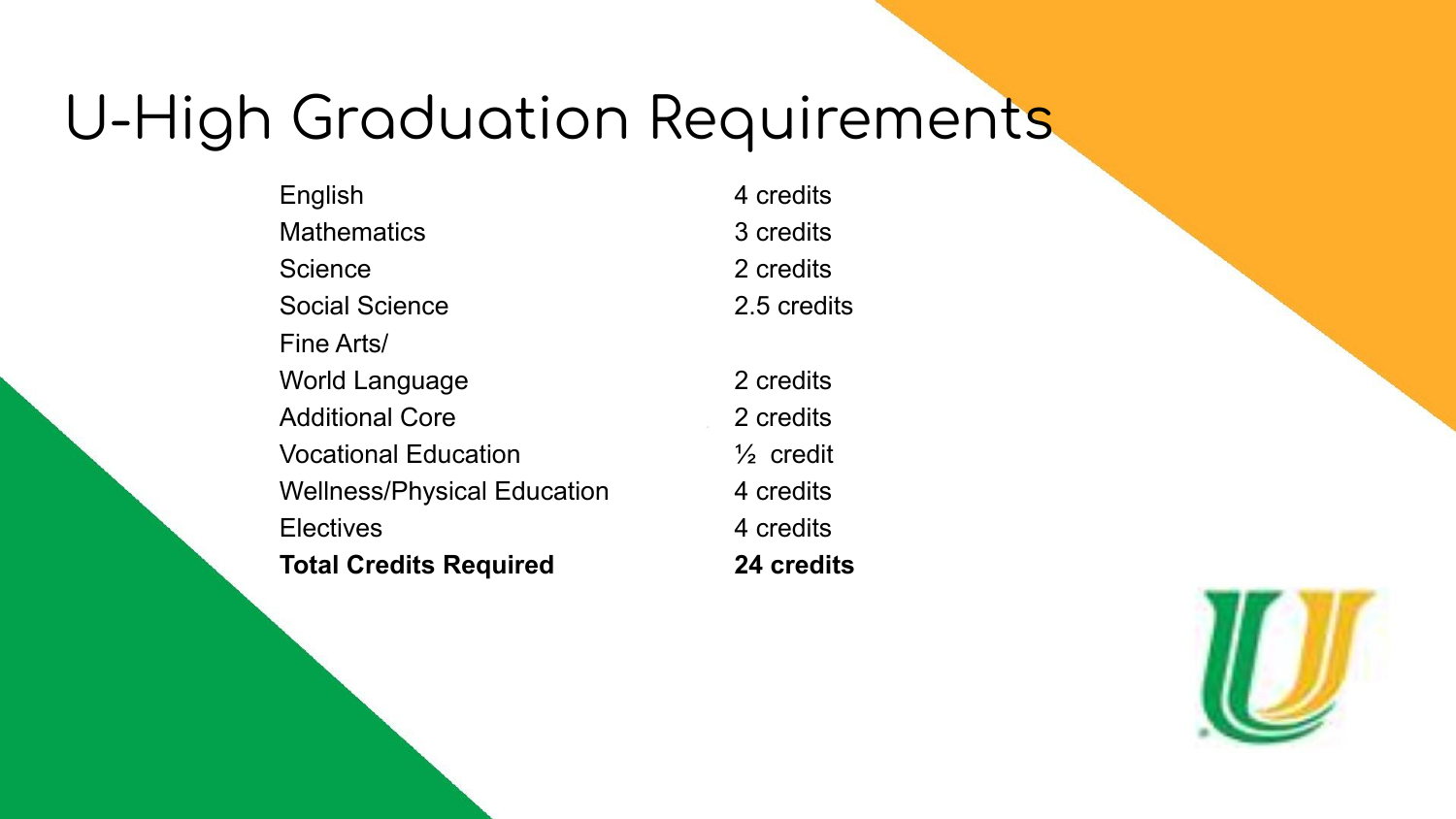#### GPA - Grade Point Average

To figure GPA, the grades your child earns for the semester are assigned a point value. Those points are then added up and divided by the number of classes you have.

19 points divided by 6 classes =3.166GPA on a 4.0 scale.

| Course                  | <b>Grade</b>  | <b>Points</b>           |
|-------------------------|---------------|-------------------------|
| English I               | A             | 4                       |
| Geometry                | B             | 3                       |
| Freshmen<br>Wellness    | B             | 3                       |
| World<br><b>Studies</b> | A             | 4                       |
| Spanish                 | B             | 3                       |
| <b>Biology</b>          | C             | $\overline{\mathbf{2}}$ |
| Prep                    |               | Ο                       |
| <b>TOTAL</b>            | <b>POINTS</b> | 19                      |

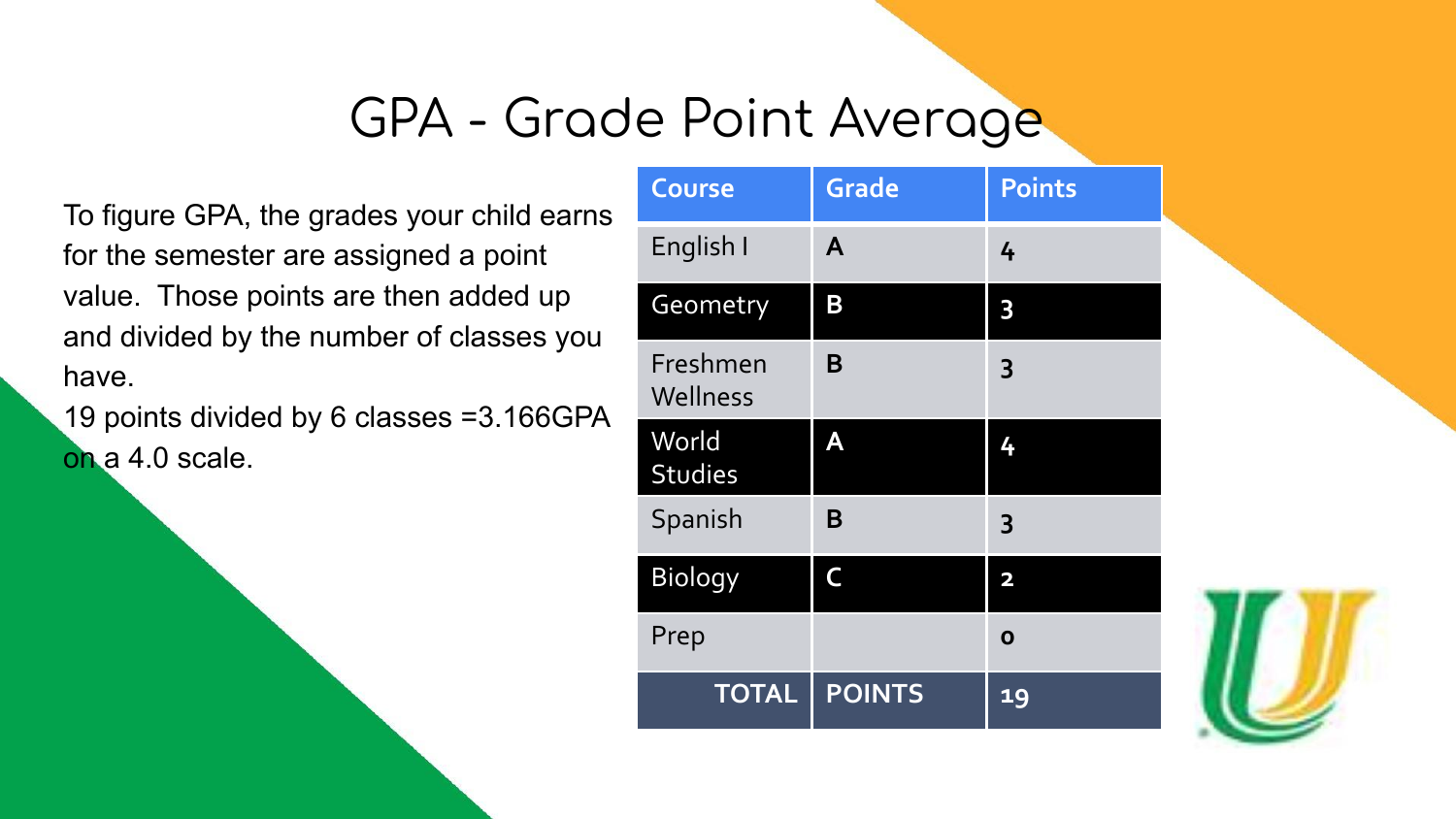#### 4 year College Admissions Requirements (most)

English 4 credits Mathematics 4 credits Science 3 credits Social Science 3 credits Fine Arts/ World Language 2 credits

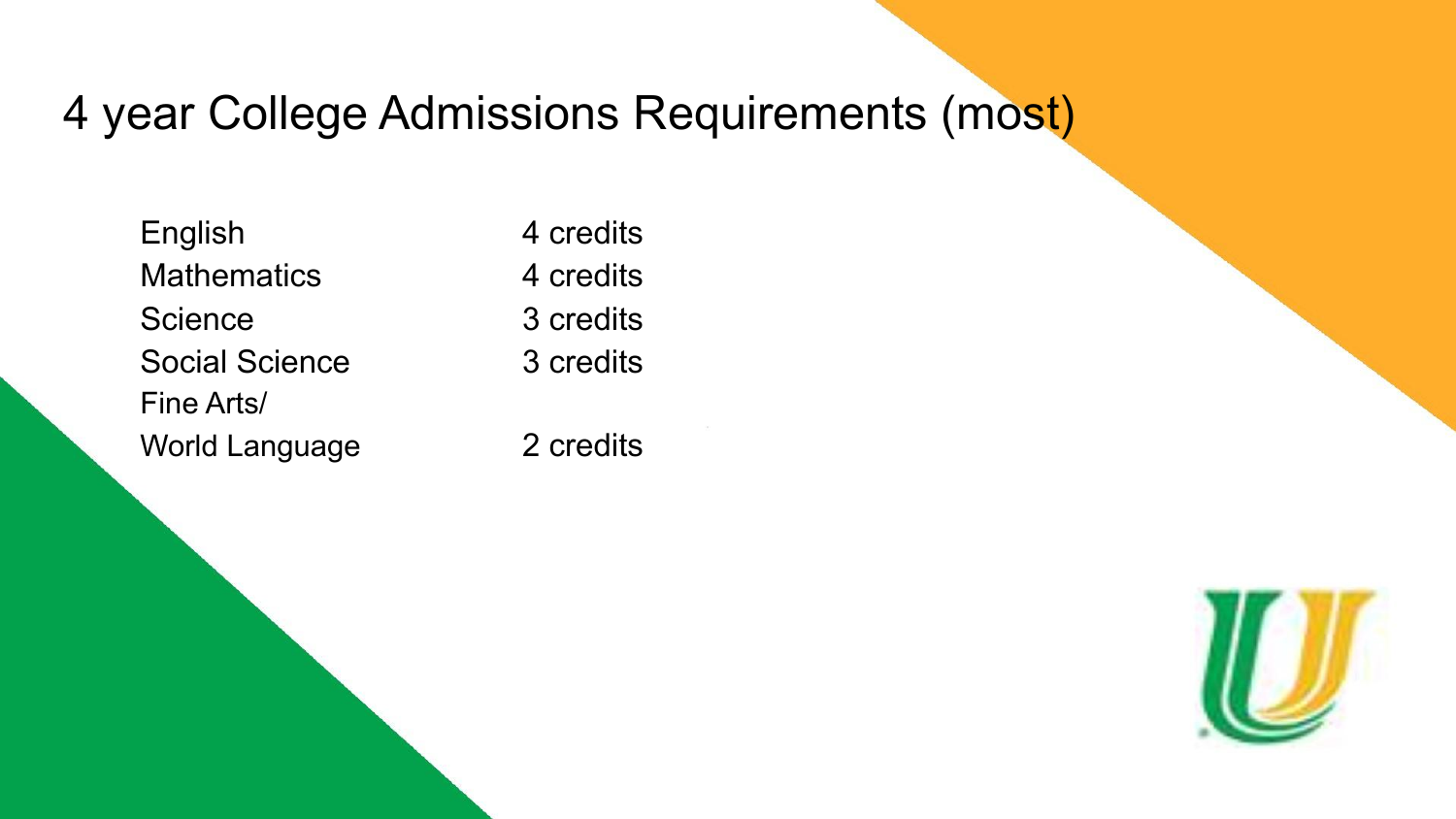### Selection of courses

Required Courses

- Freshman English
- World Studies
- Biology
- Math (based on placement)
	- Freshman Wellness

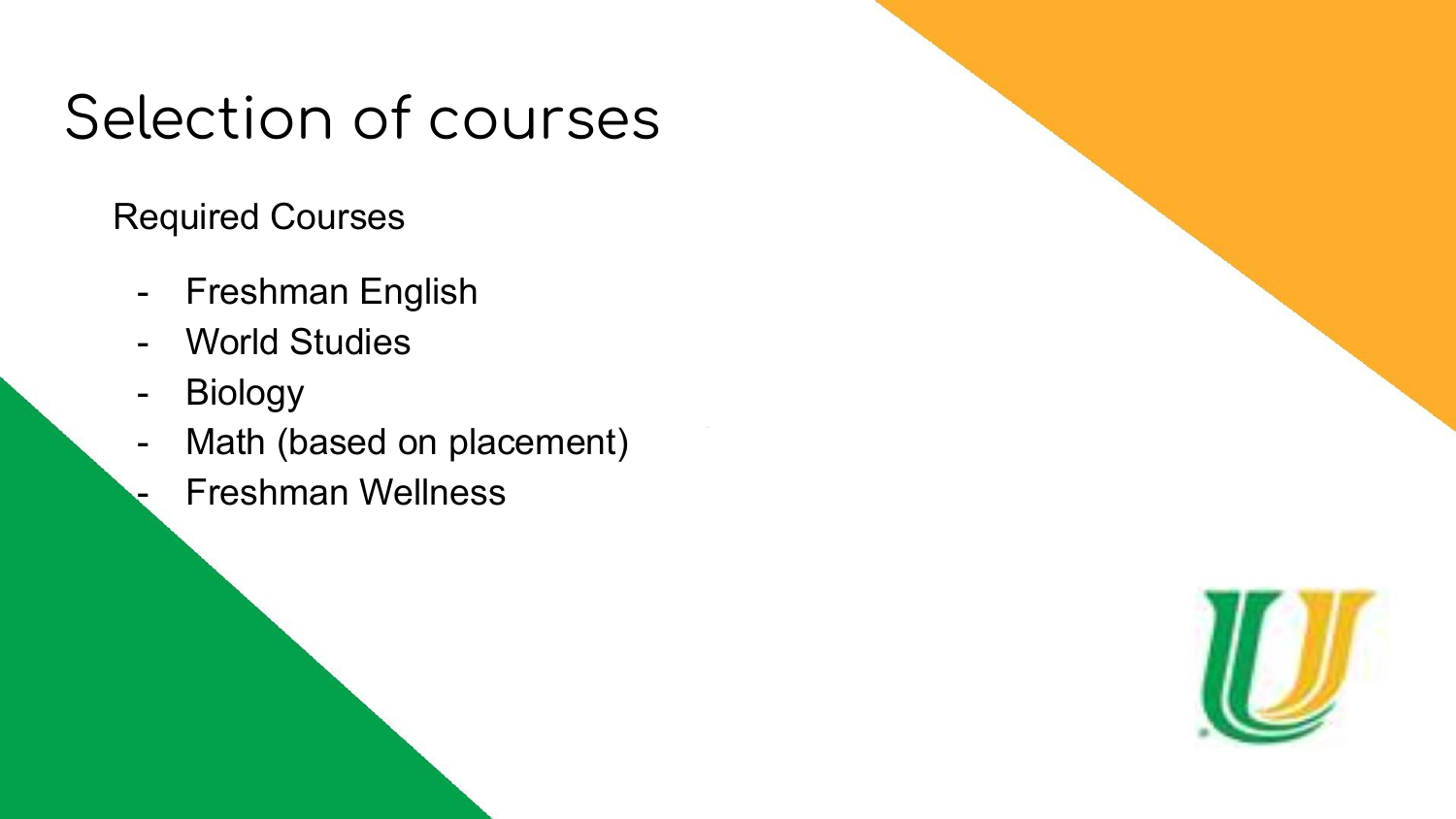### Elective Classes

- Students must choose at least one elective class.
- Students interested in taking 8 classes must have administrative approval.

#### **Art**

Art Fundamentals

#### **Engineering**

- Engineering Technology
- Computer Aided Drafting (CAD)
- **Digital Computing**

#### **World Language**

- French
- Spanish
- **Mandarin Chinese**

#### **Music**

- **Chorus**
- Treble Choir
- Dance and Orchesis
- **Orchestra**
- **Band**
- Color Guard

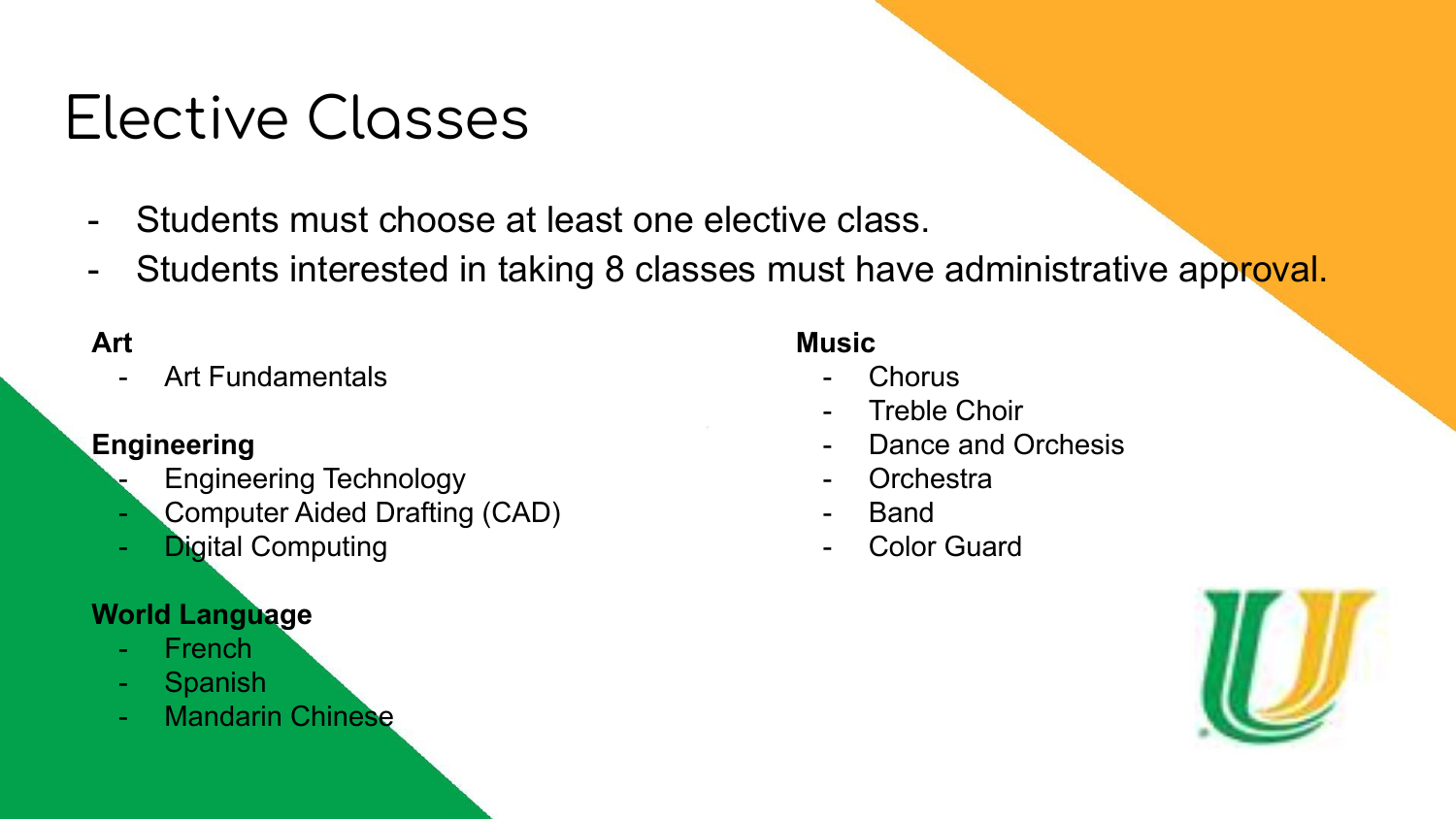#### Course Registration

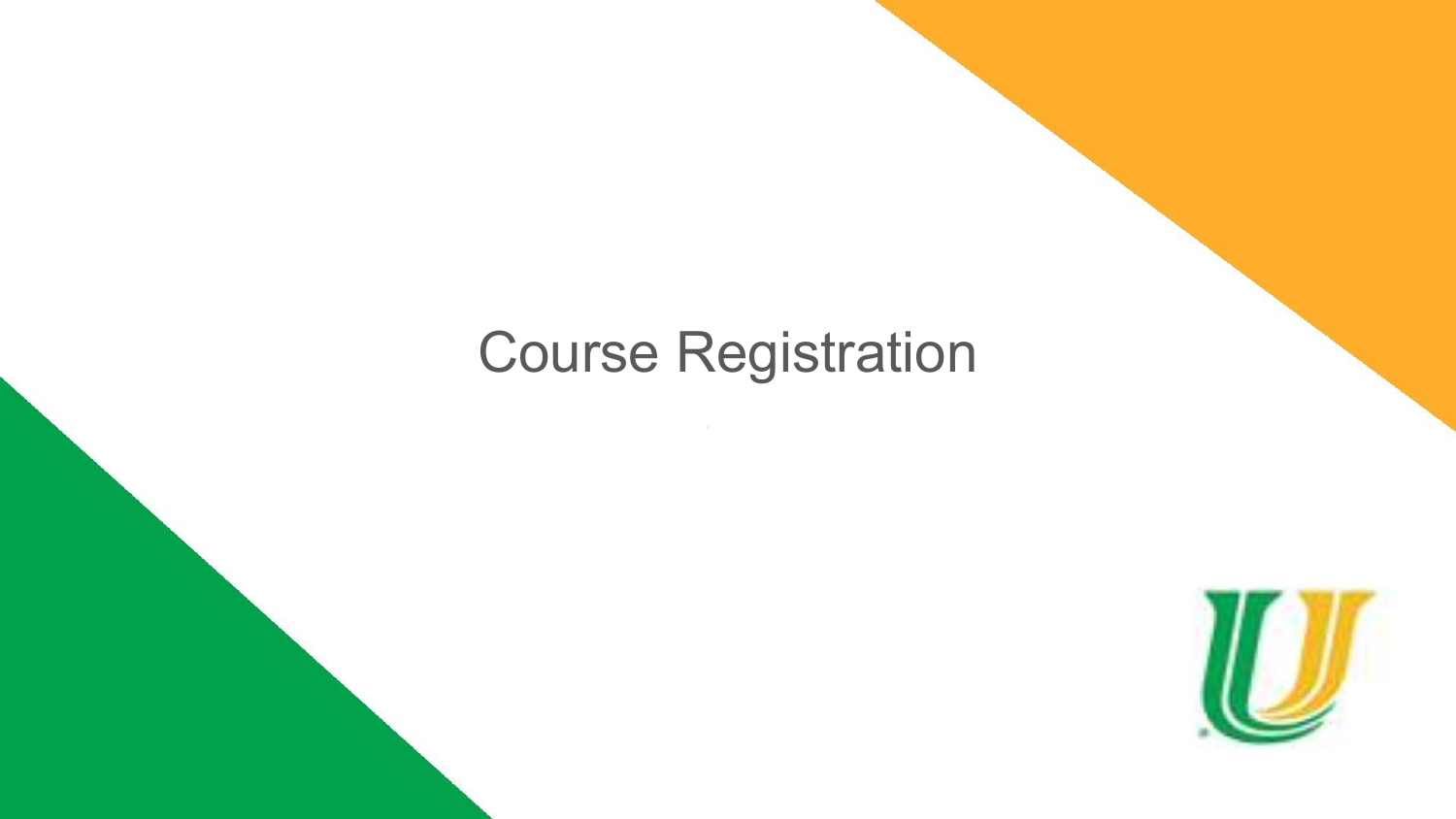#### Our 1 Piece of Advice….